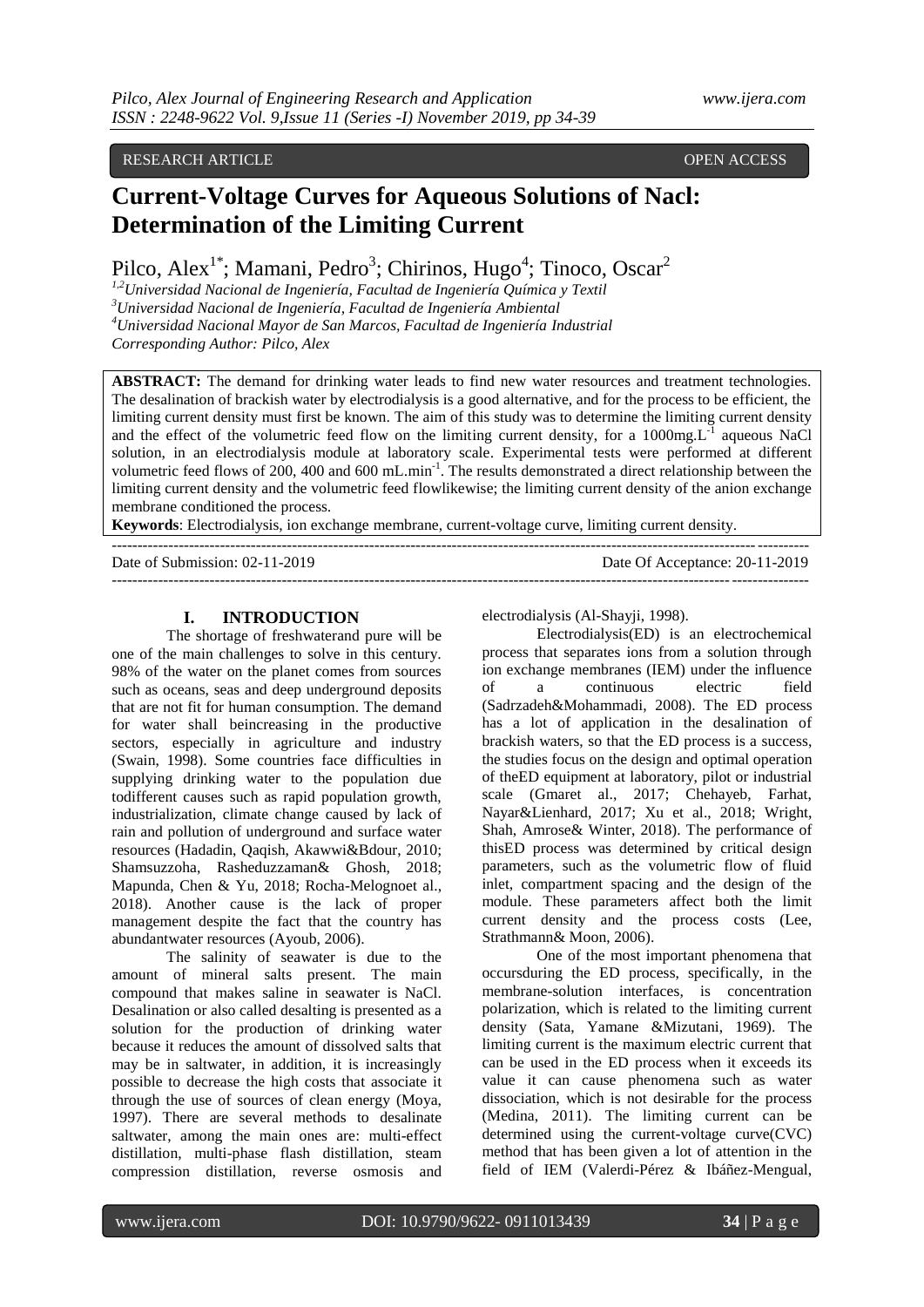2001; Fu, Xu, Yang & Pan, 2005 ;Kharina, Kabanova&Eliseeva, 2014). The method consists in the construction of a graph characterized by three distinct regions such as the ohmic, plateau and overcurrent (Kánavová, Machuca&Tvrzník, 2014; La Cervaet al., 2018), as shown in Figure 1.

The first region is governed by Ohm's law, also called the ohmic region, due to the resistivity of the electrolyte and membrane. The second region is characterized by a plateau as a result of the decrease in the number of ions in the layer adjacent to the membrane surface. In the third region another increase in current is observed, this time above the limiting current. The value of the limiting current is determined by the intersection of the tangents to the curves of the ohmic and plateau regions. (Kánavováet al., 2014; Scarazzato, Buzzi, Bernardes, Tenório& Espinosa, 2015).



**Figure 1.** Typical current-voltage curve with its three regions and limiting current.

The present study aims to determine the limiting current of an aqueous NaCl solution with a concentration of  $1000$  mg.L<sup>-1</sup>using an ED module and the effect of the volumetric feed flow on the limiting current.

#### **II. MATERIALS AND METHODS**

To determine the limiting current, anED module operated in batch mode with recirculation, at laboratory scale, was used with a five-compartment cell. Inside the ED cell, two cation exchange membranes (CEM) and two anion exchange membranes (AEM) were placed, all with a  $16 \text{ cm}^2$ working area alternated with each other using the CEMAEMCEMAEMconfiguration.Thecharacteristi cs of the membranes are presented in Table 1.

| Membrane                                                     | FKB-PK-130                     | FAB-PK-<br>130                |
|--------------------------------------------------------------|--------------------------------|-------------------------------|
| Type                                                         | exchange<br>Cation<br>membrane | Anion<br>exchange<br>membrane |
| Thickness $\text{ (dry)}$ , 126-140<br>um                    |                                | 122-133                       |
| Ion<br>$\overline{\text{exchange}}_{0.9}$<br>capacity, meq.g |                                | 0.8                           |
| Specific<br>conductivity,<br>$mS.cm^{-1}$                    | 4.0                            | 3.6                           |
| Resistance to the $3.27$<br>area, $\Omega.cm^2$              |                                | 3.51                          |
| Selectivity, %                                               | 98                             | >95                           |

Source: Technical Data Sheet - fumasep FKB-PK-130 and FAB-PK-130, Germany.

In each of the diluted and concentrated containers, 1000 mL of aqueous NaCl solution was added at a concentration of  $1000$  mg. $L^{-1}$  as the working solution. An aqueous solution of  $Na<sub>2</sub>SO<sub>4</sub>$  at a concentration of 3550 mg. $L^{-1}$  was added to another container to maintain the conductivity and wash the electrode compartments of the ED cell.Commercial titanium electrodes such as anode and cathode were use in the ED cell. Three pumps were used for the circulation of the aqueous solutions in the hydraulic system of the ED module. A DC power supply was used to apply the continuous electric current. To have a good precision and accuracy of the measurement, the system was monitored with multimeters. The Figure 2 shows the arrangement of the components (containers, pumps, ED cell, and power supply) of the ED module.



**Figure 2.**Schematic diagram of the ED module. 1: DC power supply; 2: anode; 3: cathode; 4: pump; 5: Na2SO<sup>4</sup> aqueous solution container; 6: NaCl aqueous solution container (concentrate); and 7: NaCl aqueous solution container (diluted).

The current passing through the ED cell and the potential of theCEM and AEM located in the center of the ED cell were measured with three digital multimeters (CD771, Sanwa, Japan). The potential membrane was measured by two platinum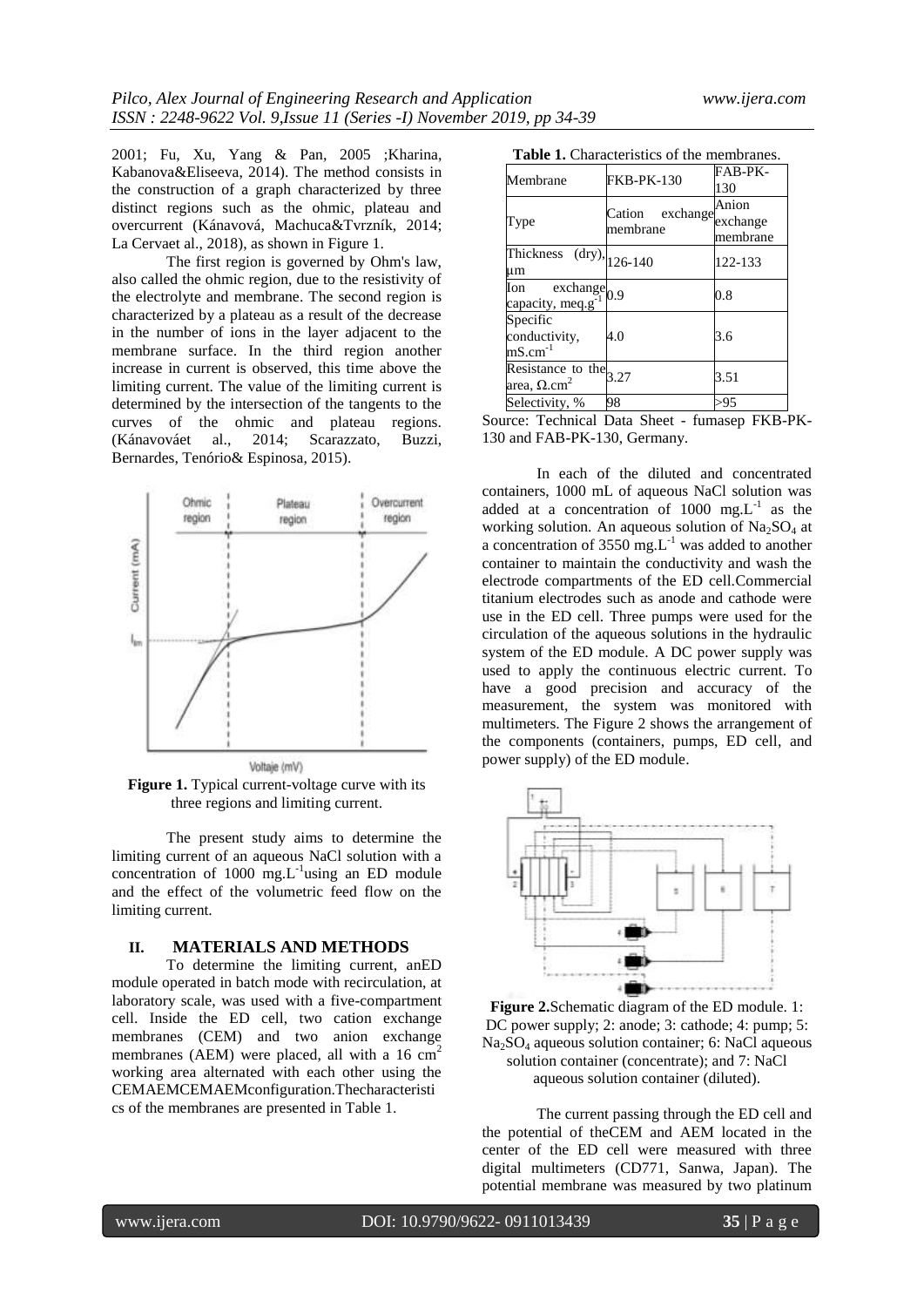wires placed between each side of the membrane, as shown in the schematic drawing of Figure 3.



**Figure 3**. Schematic diagram of the arrangement of the measuring instruments. 1: DC power supply; 2: anode; 3: cathode; 4: platinum wires;5: multimeter (current); 6 and 7: multimeter (potential).

To obtain a CVC, the prepared aqueous solutions were circulated through the hydraulic system of the ED module. The DC power supply and multimeters were turned on, then a potential was set for 2 minutes. After this time, the CEM and AEM potentials and the current were recorded and then the DC power supply was turned off for 3 minutes and then turned on again, increasing the potential and repeating the previous steps until reaching the maximum potential of the DC power supply. The Figure 4 shows the flow chart of the procedure for obtaining the CVC. Thisprocedure has been used by other researchers (Scarazzatoet al., 2015).



**Figure 4.** Flow chart of the current and potential measurement procedure to obtain the CVC.

#### **III. RESULTS AND DISCUSSION**

Figures 5, 6 and 7 show the CVC for CEM and AEM at different volumetric feed flows. The limiting currents were determined as a result of the intersection of the tangents of the first and second regions of each CVC.Three replications were made for each volumetric feed flow and its average was divided by the working area of the membrane that was  $16 \text{ cm}^2$ .

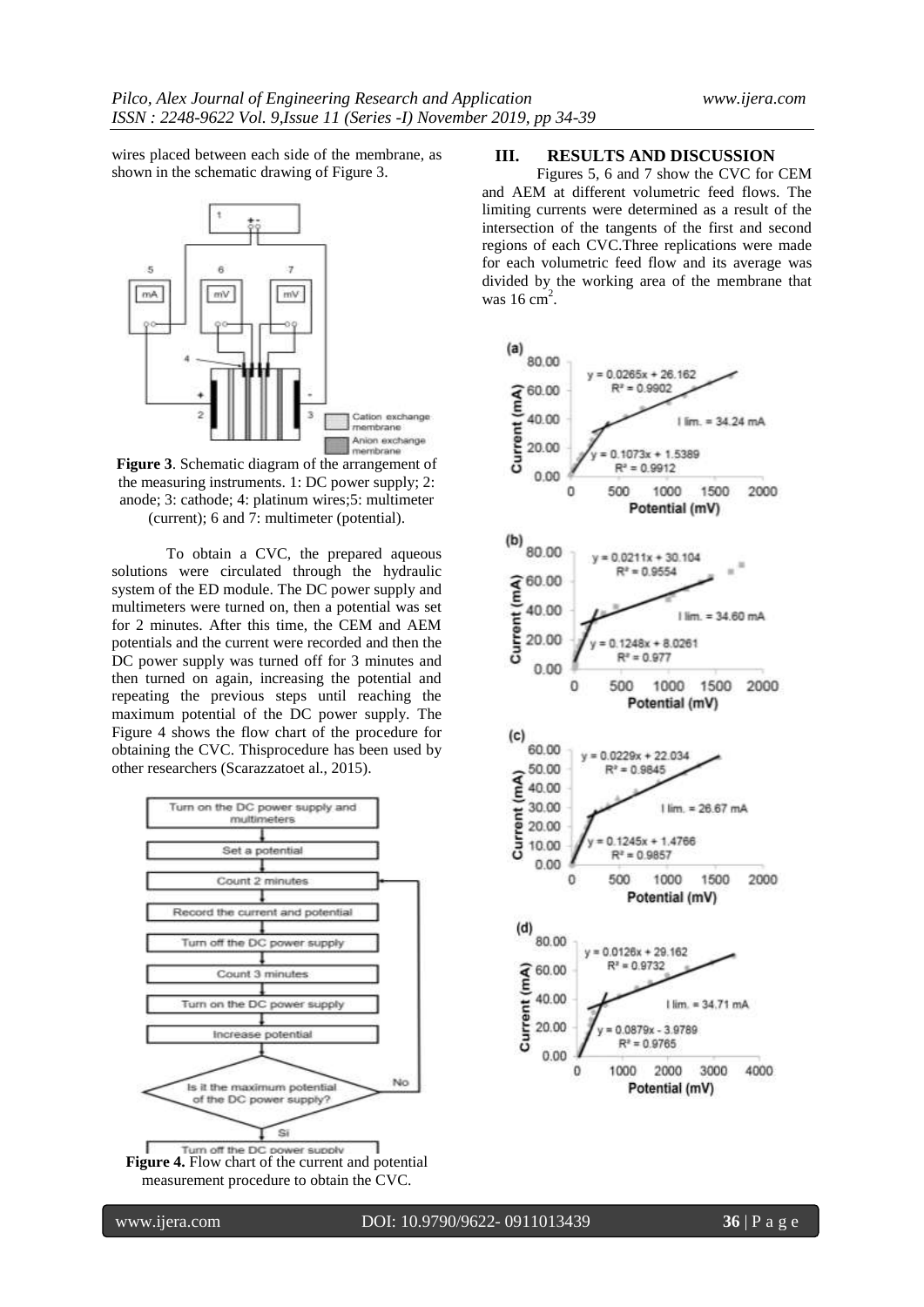

**Figure 5:** Triplicate CVC for the CEM shown in (a), (b) and (c) and for AEM shown in  $(d)$ ,  $(e)$  and  $(f)$ , both at a volumetric feed flow of 200 mL.min<sup>-1</sup>.







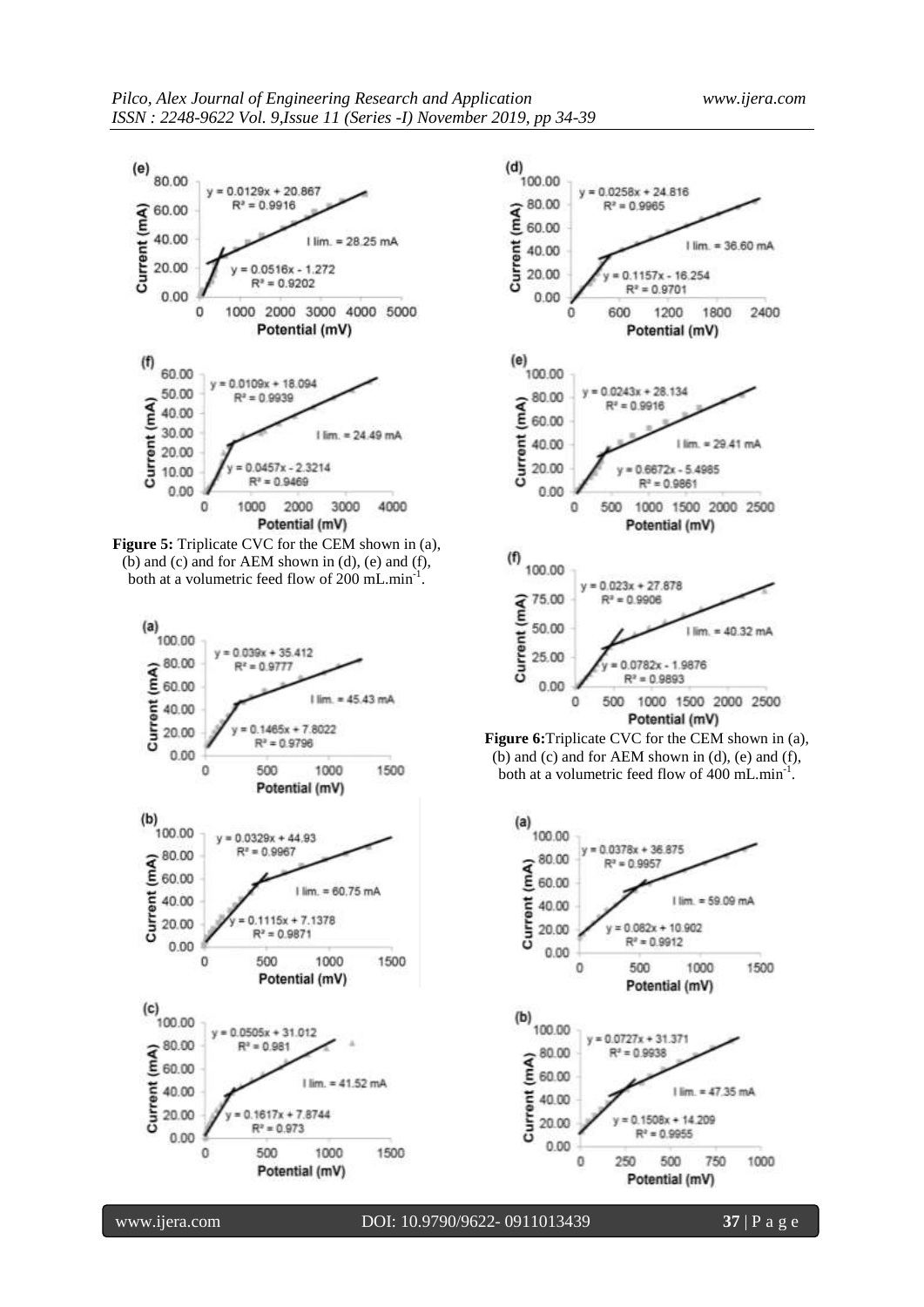



Table 2 shows the average values of the limiting current densities for CEM and AEM. The results indicate that the limiting current density is directly related to the volumetric feed flow. In addition, the limiting current density of the AEM is lower than the CEM, so it is the limiting membrane in the ED process.

**Table 2.**The limiting current densities for CEM and AEM at a NaCl concentration of 1000 mg. $L^{-1}$ 

| AEM at a NaCl concentration of 1000 mg. $L^{-1}$ . |                |                          |  |
|----------------------------------------------------|----------------|--------------------------|--|
| Volumetric                                         |                | Limiting current density |  |
| feed flow                                          | $(mA.cm^{-2})$ |                          |  |
| $(mL.min-1)$                                       | <b>CEM</b>     | <b>AEM</b>               |  |
| 200                                                | 1.99           | 1.82                     |  |
| 400                                                | 3.08           | 2.22                     |  |
| 600                                                | 3.22           | 2.65                     |  |

#### **IV. CONCLUSIONS**

Our study showed that the limiting current density is directly related to the volumetric feed flow. The increase in the limiting current density occurs for both CEM and AEM. It is suggested to carry out works that deepen the behavior of the CEM and AEM at lower and higher volumetric feed flows.

#### **ACKNOWLEDGEMENT**

The authors express their gratitude to the Faculty of Chemical and Textile Engineering, and to the Vice-Rectorate of Research of the National University of Engineering, for the financing in the development of this research.

### **REFERENCES**

- [1]. Al-Shayji, K. (1998). Modeling, simulation, and optimization of large-scale commercial desalination plants (Doctoral thesis). Virginia Polytechnic Institute and State University, Blacksburg, USA.
- [2]. Ayoub, G. M., &Malaeb, L. (2006). Impact of intermittent water supply on water quality in Lebanon. International Journal of Environment and Pollution, 26(4), 379. doi:10.1504/ijep.2006.009328.
- [3]. Chehayeb, K. M., Farhat, D. M., Nayar, K. G., &Lienhard, J. H. (2017). Optimal design and operation of electrodialysis for brackish-water desalination and for high-salinity brine concentration. Desalination, 420, 167–182. http://dx.doi.org/10.1016/j.desal.2017.07.003.
- [4]. Fu, R. Q., Xu, T. W., Yang, W. H., & Pan, Z. X. (2005). A new derivation and numerical analysis of current-voltage characteristics for an ion-exchange membrane under limiting current density. Desalination, 173(2), 143-155. doi:10.1016/j.desal.2004.07.047.
- [5]. Gmar, S., Helali, N., Boubakri, A., Sayadi, I., Tlili, M., & Amor, M. (2017). Electrodialytic desalination of brackish water: determination of optimal experimental parameters using full factorial design. Applied Water Science, 7, 4563- 4572. [https://doi.org/10.1007/s13201-017-0609-2.](https://doi.org/10.1007/s13201-017-0609-2)
- [6]. Hadadin, N., Qaqish, M., Akawwi, E., &Bdour, A. (2010). Water shortage in Jordan — Sustainable solutions. Desalination, 250(1), 197–202. doi:10.1016/j.desal.2009.01.026.
- [7]. Kánavová, N., Machuca, L., &Tvrzník, D. (2014). Determination of limiting current density for diferenteelectrodialysis modules. Chemical Papers,